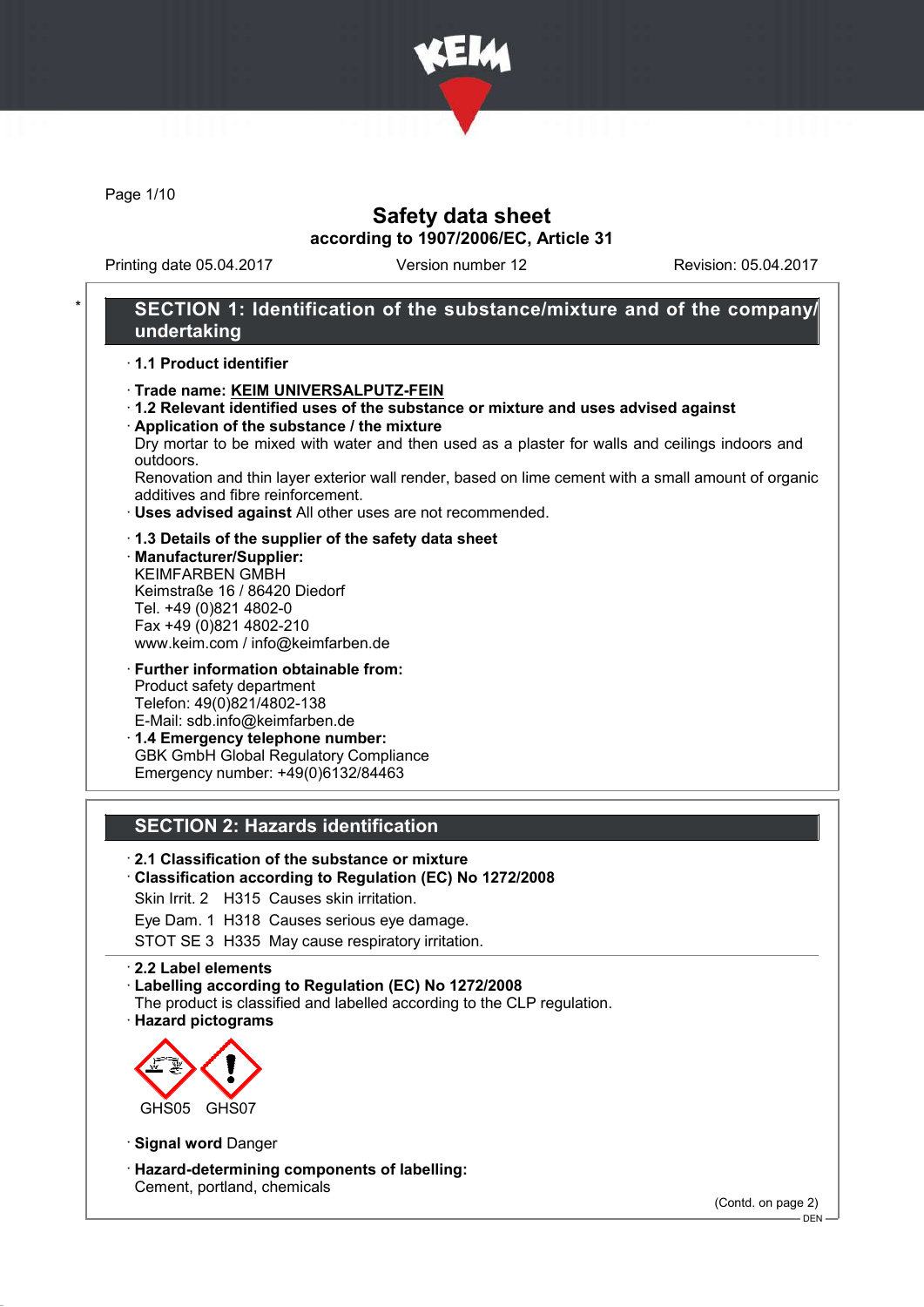

Page 2/10

# Safety data sheet according to 1907/2006/EC, Article 31

Printing date 05.04.2017 Version number 12 Revision: 05.04.2017

#### Trade name: KEIM UNIVERSALPUTZ-FEIN

|                               | (Contd. of page 1)                                                                               |
|-------------------------------|--------------------------------------------------------------------------------------------------|
| calcium dihydroxide           |                                                                                                  |
| <b>Hazard statements</b>      |                                                                                                  |
| H315 Causes skin irritation.  |                                                                                                  |
|                               | H318 Causes serious eye damage.                                                                  |
|                               | H335 May cause respiratory irritation.                                                           |
| · Precautionary statements    |                                                                                                  |
| P280                          | Wear protective gloves/protective clothing/eye protection/face protection.                       |
| P271                          | Use only outdoors or in a well-ventilated area.                                                  |
| P261 and the P261             | Avoid breathing dust.                                                                            |
|                               | P305+P351+P338 IF IN EYES: Rinse cautiously with water for several minutes. Remove contact       |
|                               | lenses, if present and easy to do. Continue rinsing.                                             |
| P315                          | Get immediate medical advice/attention.                                                          |
| P304+P340                     | IF INHALED: Remove person to fresh air and keep comfortable for breathing.                       |
| P302+P352                     | IF ON SKIN: Wash with plenty of soap and water.                                                  |
| P362                          | Take off contaminated clothing.                                                                  |
| P332+P313                     | If skin irritation occurs: Get medical advice/attention.                                         |
| 2.3 Other hazards             |                                                                                                  |
|                               | This Product contains cement. Cement produces an alkaline reaction with moisture or water. Avoid |
|                               | contact with eyes and prolonged skin contact.                                                    |
|                               | · Results of PBT and vPvB assessment                                                             |
| $\cdot$ PBT: Not applicable.  |                                                                                                  |
| $\cdot$ vPvB: Not applicable. |                                                                                                  |

### SECTION 3: Composition/information on ingredients

<sup>·</sup> Description: Portland-cement, calcium dihydroxide, aggregates and additives

| · Dangerous components:                |                                                                                             |             |  |  |
|----------------------------------------|---------------------------------------------------------------------------------------------|-------------|--|--|
| CAS: 65997-15-1                        | Cement, portland, chemicals                                                                 | $10 - 25%$  |  |  |
| EINECS: 266-043-4                      | Eye Dam. 1, H318; $\Diamond$ Skin Irrit. 2, H315; STOT SE<br>3. H <sub>335</sub>            |             |  |  |
| CAS: 1305-62-0                         | calcium dihydroxide                                                                         | $2.5 - 10%$ |  |  |
| EINECS: 215-137-3                      | Eye Dam. 1, H318; $\Diamond$ Skin Irrit. 2, H315; STOT SE                                   |             |  |  |
| Reg.nr.: 01-2119475151-45-XXXX 3, H335 |                                                                                             |             |  |  |
|                                        | . Additional information: Ear the wording of the listed because phrases refer to section 16 |             |  |  |

· Additional information: For the wording of the listed hazard phrases refer to section 16.

# **SECTION 4: First aid measures**

#### · 4.1 Description of first aid measures

- · General information: When seeing the doctor we suggest to present this safety data sheet.
- · After inhalation: Supply fresh air; consult doctor in case of complaints.

#### · After skin contact:

Immediately wash with water and soap and rinse thoroughly.

Do not use solvents or thinners.

If skin irritation continues, consult a doctor.

(Contd. on page 3)

<sup>·</sup> 3.2 Mixtures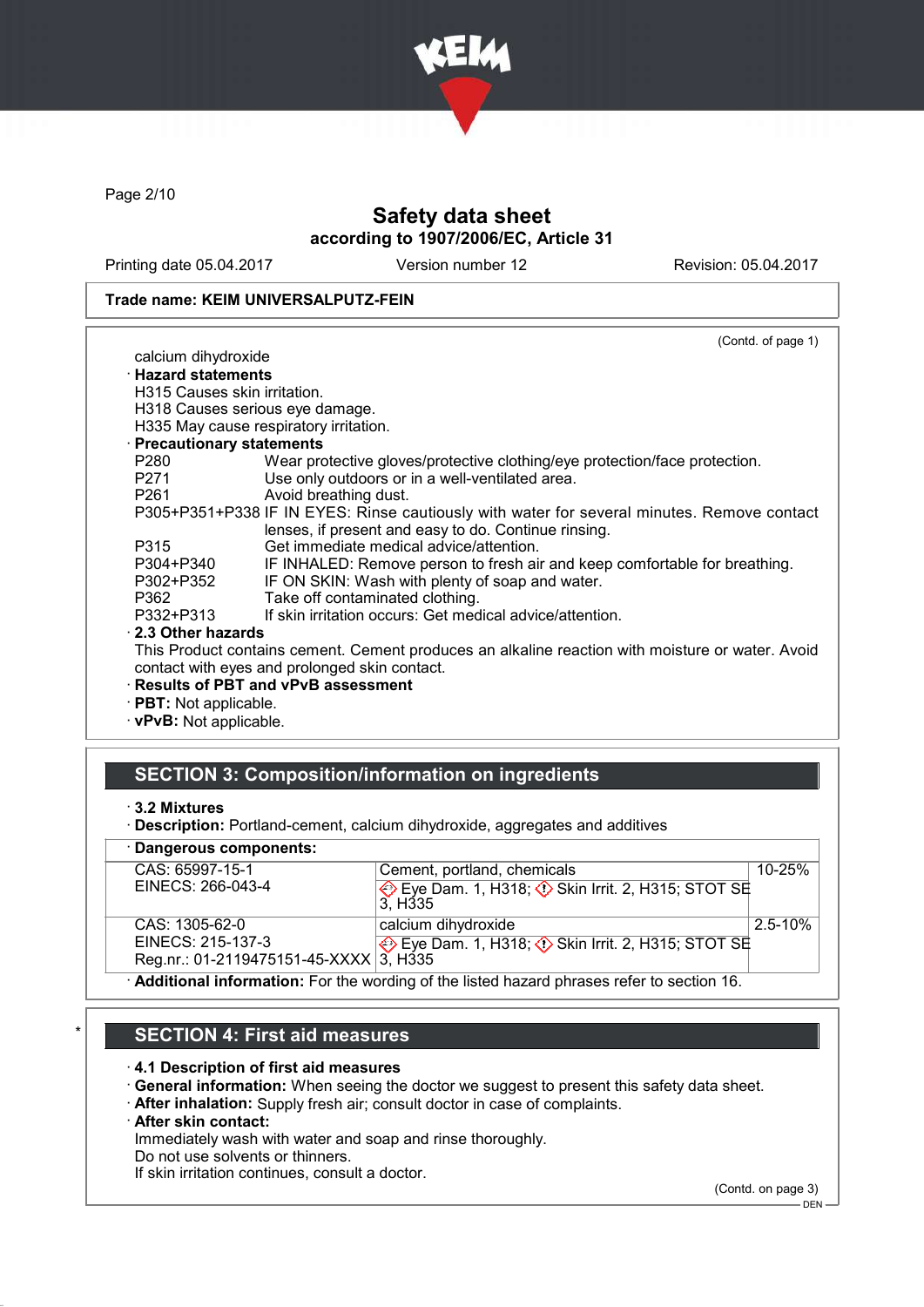

Page 3/10

# Safety data sheet according to 1907/2006/EC, Article 31

Printing date 05.04.2017 Version number 12 Revision: 05.04.2017

#### Trade name: KEIM UNIVERSALPUTZ-FEIN

· After eye contact:

(Contd. of page 2)

 $-$  DEN

- Rinse opened eye for several minutes under running water. Then consult a doctor.
- · After swallowing:
- Rinse mouth and throat well with water.
- Do not induce vomiting; call for medical help immediately.
- · 4.2 Most important symptoms and effects, both acute and delayed No further relevant information available.
- · 4.3 Indication of any immediate medical attention and special treatment needed
- No further relevant information available.

## SECTION 5: Firefighting measures

- · 5.1 Extinguishing media
- · Suitable extinguishing agents:
- Product itself does not burn. Co-ordinate fire-fighting measures to the fire surroundings.
- · 5.2 Special hazards arising from the substance or mixture
- No further relevant information available.
- · 5.3 Advice for firefighters
- · Protective equipment: Wear self-contained respiratory protective device.
- · Additional information

Dispose of fire debris and contaminated fire fighting water in accordance with official regulations. In case of fire do not breathe smoke, fumes and vapours.

# SECTION 6: Accidental release measures

· 6.1 Personal precautions, protective equipment and emergency procedures Avoid contact with skin and eyes. Avoid formation of dust. Use respiratory protective device against the effects of fumes/dust/aerosol. Product forms slippery surface when combined with water. · 6.2 Environmental precautions: Do not allow product to reach soil, sewage system or any water course. Follow local governmental rules and regulations. · 6.3 Methods and material for containment and cleaning up: Close drainages (Risk of blocking) Danger of slipping! Avoid formation of dust. Ensure adequate ventilation. Pick up mechanically. Dispose of the material collected according to regulations. Clear contaminated areas thoroughly. 6.4 Reference to other sections See Section 7 for information on safe handling. See Section 8 for information on personal protection equipment. (Contd. on page 4)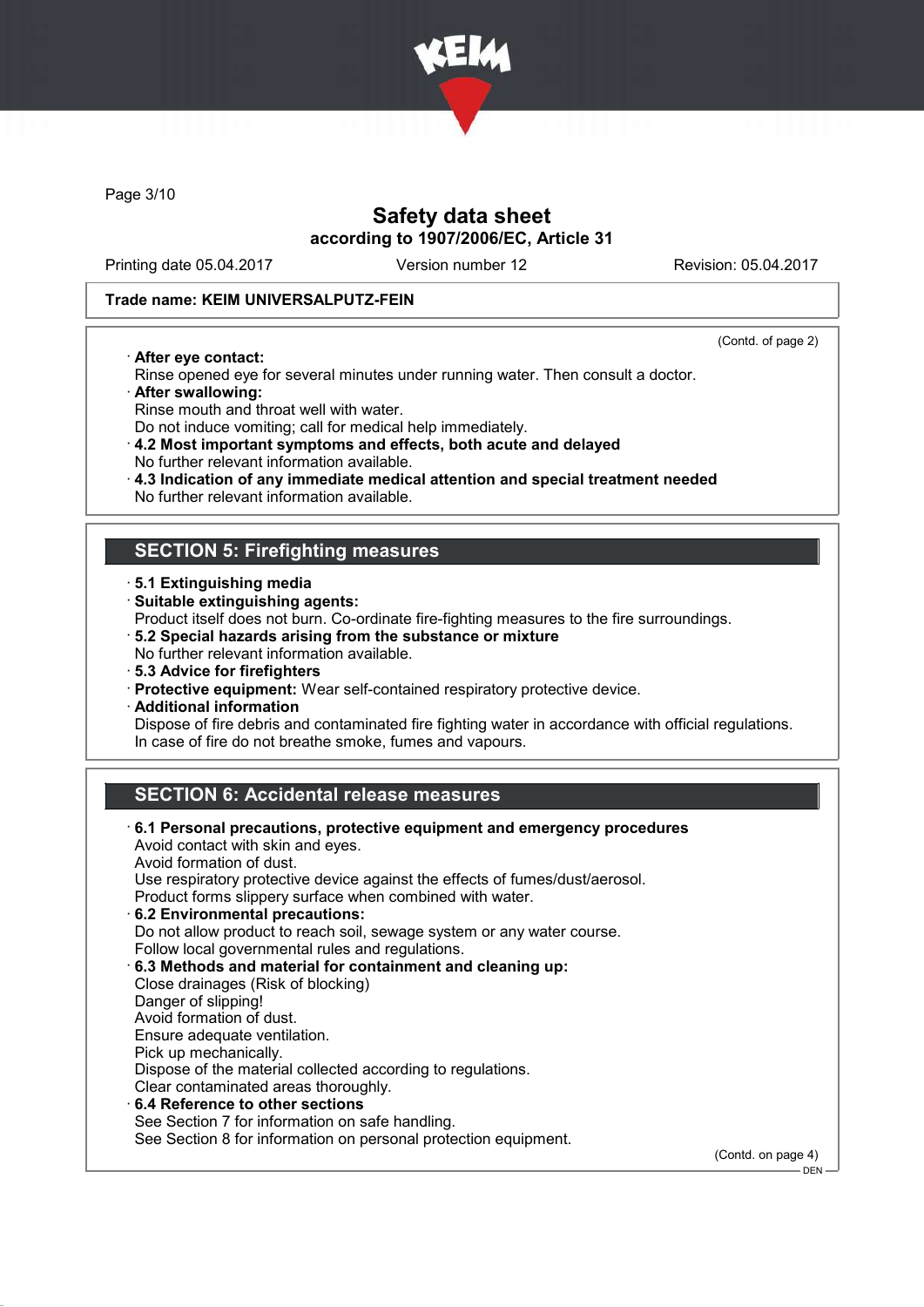

Page 4/10

# Safety data sheet according to 1907/2006/EC, Article 31

Printing date 05.04.2017 Version number 12 Revision: 05.04.2017

### Trade name: KEIM UNIVERSALPUTZ-FEIN

(Contd. of page 3)

See Section 13 for disposal information.

## SECTION 7: Handling and storage

· 7.1 Precautions for safe handling Avoid contact with skin and eyes. Keep receptacles tightly sealed. Prevent formation of dust. Ensure good ventilation/exhaustion at the workplace. Any unavoidable deposit of dust must be regularly removed. See item 8 for information about suitable protective equipment and technical precautions. Respect the protection rules. · Information about fire - and explosion protection: The product is not flammable. No special measures required. · 7.2 Conditions for safe storage, including any incompatibilities · Storage: · Requirements to be met by storerooms and receptacles: Keep in the original containers in a cool and dry place. Store only in unopened original receptacles. · Information about storage in one common storage facility: Do not store together with acids. · Further information about storage conditions: Store in dry conditions. Protect from humidity and water. Avoid dust formations and deposits. Keep container tightly sealed. Protect from heat and direct sunlight. · Storage class: 13 · 7.3 Specific end use(s) No further relevant information available.

# SECTION 8: Exposure controls/personal protection

| 8.1 Control parameters                                                    |                              |  |  |  |
|---------------------------------------------------------------------------|------------------------------|--|--|--|
| · Ingredients with limit values that require monitoring at the workplace: |                              |  |  |  |
| 65997-15-1 Cement, portland, chemicals                                    |                              |  |  |  |
| AGW (Germany) Long-term value: 5 E mg/m <sup>3</sup><br><b>DFG</b>        |                              |  |  |  |
| 1305-62-0 calcium dihydroxide                                             |                              |  |  |  |
| AGW (Germany) Long-term value: 1E mg/m <sup>3</sup><br>2(I); Y, EU, DFG   |                              |  |  |  |
| $\cdot$ DNELs                                                             |                              |  |  |  |
| 1305-62-0 calcium dihydroxide                                             |                              |  |  |  |
| Inhalative   Acute - local effects, worker                                | 4 mg/m <sup>3</sup> (worker) |  |  |  |
|                                                                           | (Contd. on page 5)           |  |  |  |

 $-$  DEN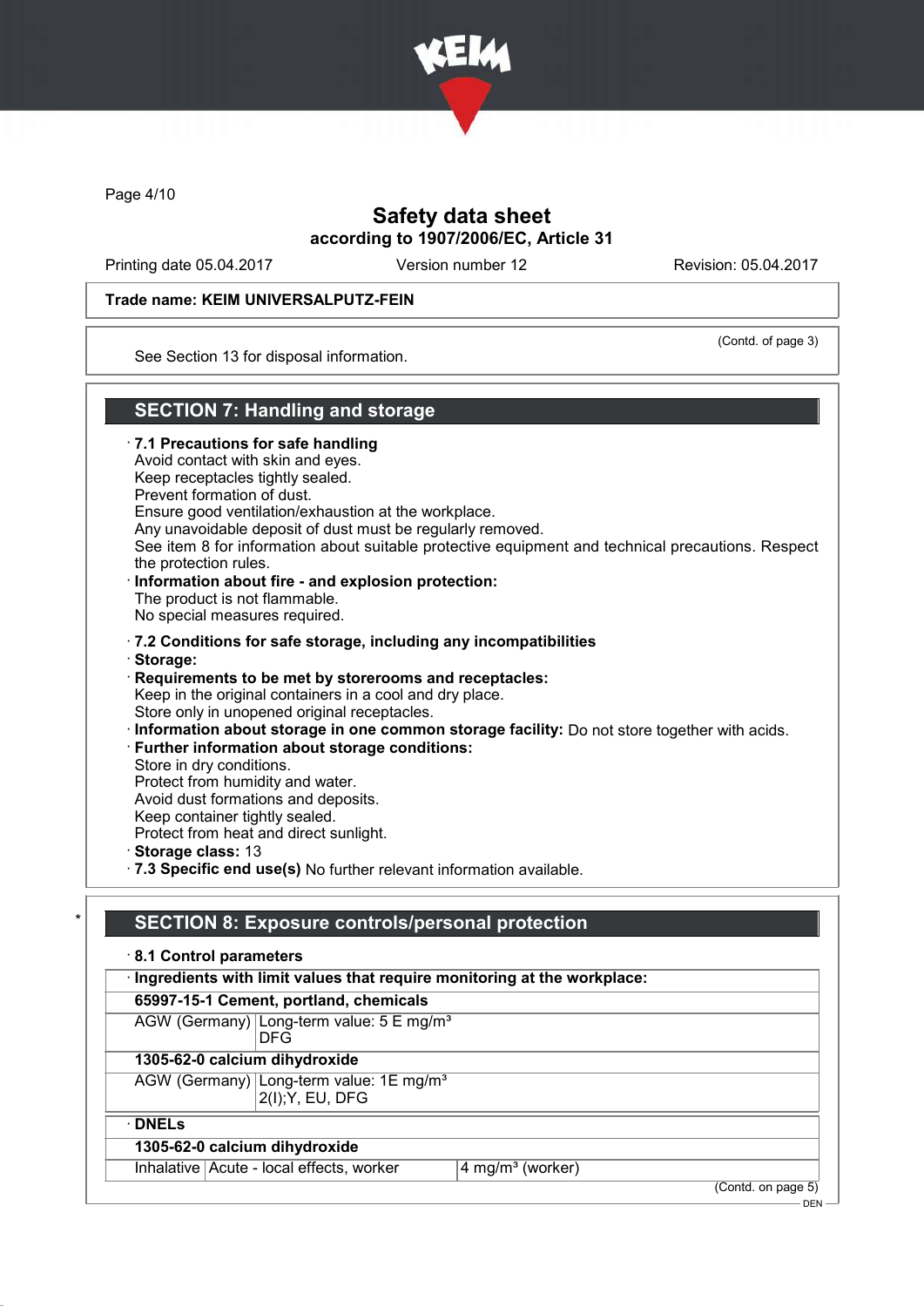

Page 5/10

# Safety data sheet according to 1907/2006/EC, Article 31

Printing date 05.04.2017 Version number 12 Revision: 05.04.2017

# Trade name: KEIM UNIVERSALPUTZ-FEIN

|                                                                               | Acute - local effects, consumer                                                                                                                                                                                                                                                                                                                                                                                                                                                                                                                                                                                                                                                       |  | 4 mg/m <sup>3</sup> (consumer)                                                                                                                                                                                                                                                                                                                                                                                                                                                                       | (Contd. of page 4) |
|-------------------------------------------------------------------------------|---------------------------------------------------------------------------------------------------------------------------------------------------------------------------------------------------------------------------------------------------------------------------------------------------------------------------------------------------------------------------------------------------------------------------------------------------------------------------------------------------------------------------------------------------------------------------------------------------------------------------------------------------------------------------------------|--|------------------------------------------------------------------------------------------------------------------------------------------------------------------------------------------------------------------------------------------------------------------------------------------------------------------------------------------------------------------------------------------------------------------------------------------------------------------------------------------------------|--------------------|
|                                                                               | Long-term - local effects, worker                                                                                                                                                                                                                                                                                                                                                                                                                                                                                                                                                                                                                                                     |  | 1 mg/m <sup>3</sup> (worker)                                                                                                                                                                                                                                                                                                                                                                                                                                                                         |                    |
|                                                                               | Long-term - local effects, consumer                                                                                                                                                                                                                                                                                                                                                                                                                                                                                                                                                                                                                                                   |  | 1 (consumer)                                                                                                                                                                                                                                                                                                                                                                                                                                                                                         |                    |
|                                                                               |                                                                                                                                                                                                                                                                                                                                                                                                                                                                                                                                                                                                                                                                                       |  |                                                                                                                                                                                                                                                                                                                                                                                                                                                                                                      |                    |
| · PNECs                                                                       |                                                                                                                                                                                                                                                                                                                                                                                                                                                                                                                                                                                                                                                                                       |  |                                                                                                                                                                                                                                                                                                                                                                                                                                                                                                      |                    |
|                                                                               | 1305-62-0 calcium dihydroxide                                                                                                                                                                                                                                                                                                                                                                                                                                                                                                                                                                                                                                                         |  |                                                                                                                                                                                                                                                                                                                                                                                                                                                                                                      |                    |
| Aquatic compartment - freshwater<br>0.49 mg/l (freshwater)                    |                                                                                                                                                                                                                                                                                                                                                                                                                                                                                                                                                                                                                                                                                       |  |                                                                                                                                                                                                                                                                                                                                                                                                                                                                                                      |                    |
| Aquatic compartment - marine water<br>0.32 mg/l (marine water)                |                                                                                                                                                                                                                                                                                                                                                                                                                                                                                                                                                                                                                                                                                       |  |                                                                                                                                                                                                                                                                                                                                                                                                                                                                                                      |                    |
| Terrestrial compartment - soil                                                |                                                                                                                                                                                                                                                                                                                                                                                                                                                                                                                                                                                                                                                                                       |  | 1080 mg/kg dw (soil)                                                                                                                                                                                                                                                                                                                                                                                                                                                                                 |                    |
| Sewage treatment plant                                                        |                                                                                                                                                                                                                                                                                                                                                                                                                                                                                                                                                                                                                                                                                       |  | 3 mg/l (sewage sludge)                                                                                                                                                                                                                                                                                                                                                                                                                                                                               |                    |
| Additional information: The lists valid during the making were used as basis. |                                                                                                                                                                                                                                                                                                                                                                                                                                                                                                                                                                                                                                                                                       |  |                                                                                                                                                                                                                                                                                                                                                                                                                                                                                                      |                    |
| Filter: FFP2<br>Protective gloves                                             | <b>General protective and hygienic measures:</b><br>Avoid contact with the eyes and skin.<br>Do not inhale dust / smoke / mist.<br>Wash hands before breaks and at the end of work.<br>Immediately remove all soiled and contaminated clothing<br><b>Respiratory protection:</b><br>In a dusty environment wear suitable facemask.<br>· Protection of hands:<br>Alkaline resistant gloves<br><b>Material of gloves</b><br>suitable material e.g.:<br>Nitrile impregnated cotton-gloves<br>Recommended thickness of the material: $\geq 0.5$ mm<br>to be checked prior to the application.<br>Penetration time of glove material<br>Value for the permeation: Level $\geq 6$ (480 min) |  | Vacuum clean contaminated clothing. Do not blow or brush off contamination.<br>The selection of the suitable gloves does not only depend on the material, but also on further marks<br>of quality and varies from manufacturer to manufacturer. As the product is a preparation of several<br>substances, the resistance of the glove material can not be calculated in advance and has therefore<br>The determined penetration times according to EN 374 part III are not performed under practical |                    |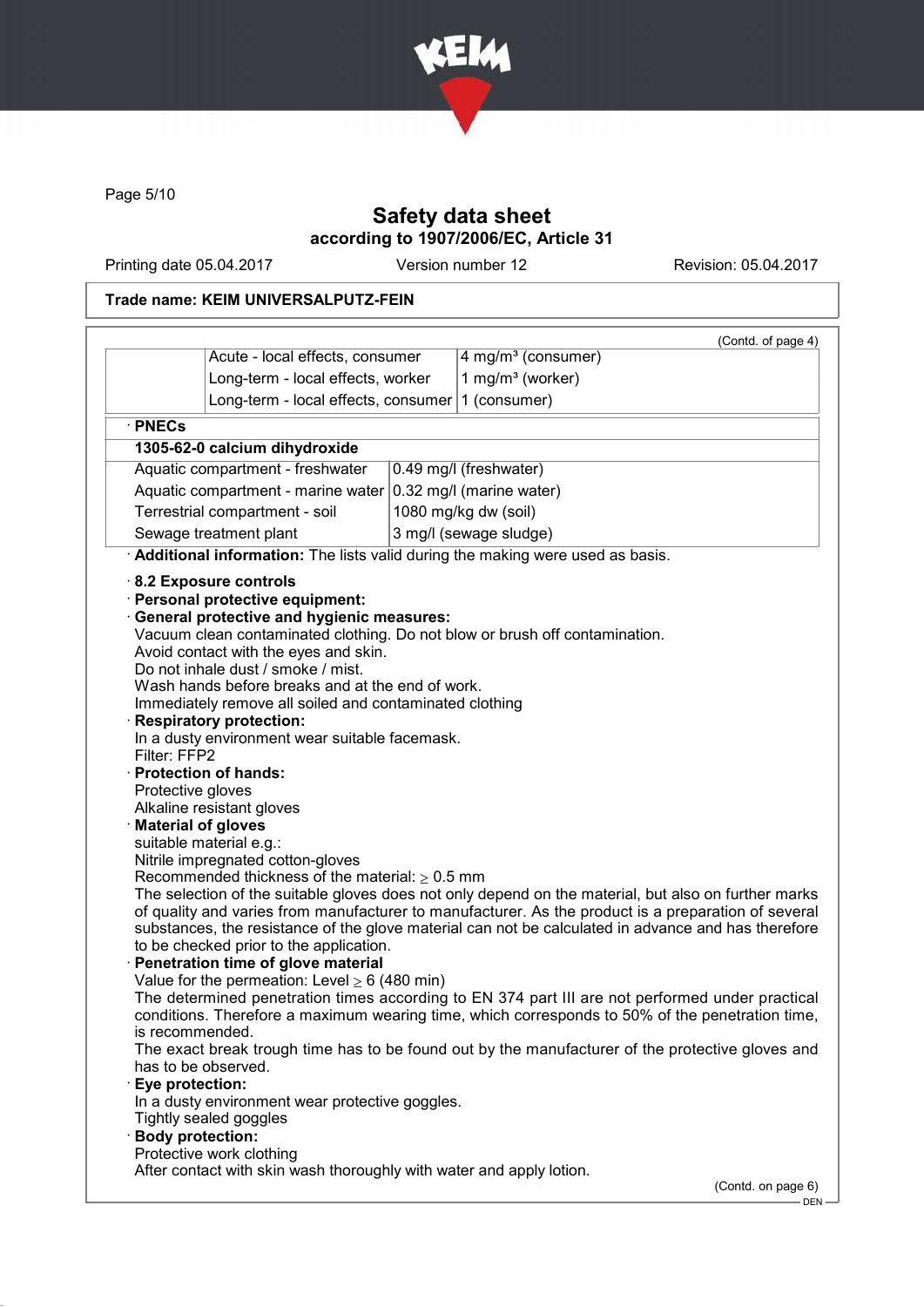

Page 6/10

# Safety data sheet according to 1907/2006/EC, Article 31

Printing date 05.04.2017 Version number 12 Revision: 05.04.2017

Trade name: KEIM UNIVERSALPUTZ-FEIN

(Contd. of page 5) · Limitation and supervision of exposure into the environment See Section 12 and 6.2

| .9.1 Information on basic physical and chemical properties<br>· General Information |                                               |  |
|-------------------------------------------------------------------------------------|-----------------------------------------------|--|
| · Appearance:                                                                       |                                               |  |
| Form:                                                                               | Powder                                        |  |
| Colour:                                                                             | White                                         |  |
| · Odour:                                                                            | Odourless                                     |  |
| Odour threshold:                                                                    | Not determined.                               |  |
| · pH-value at 20 °C:                                                                | $11.5 - 13.5*$                                |  |
|                                                                                     | with water mixed                              |  |
| Change in condition                                                                 |                                               |  |
| <b>Melting point/freezing point:</b>                                                | Undetermined.                                 |  |
| Initial boiling point and boiling range: Not applicable.                            |                                               |  |
| · Flash point:                                                                      | Not applicable.                               |  |
| · Flammability (solid, gas):                                                        | Not applicable.                               |  |
| · Ignition temperature:                                                             | Not determined.                               |  |
| · Decomposition temperature:                                                        | Not determined.                               |  |
| Auto-ignition temperature:                                                          | Product is not selfigniting.                  |  |
| <b>Explosive properties:</b>                                                        | Product does not present an explosion hazard. |  |
| <b>Explosion limits:</b>                                                            |                                               |  |
| Lower:                                                                              | Not applicable.                               |  |
| Upper:                                                                              | Not applicable.                               |  |
| <b>Oxidising properties</b>                                                         | Not applicable.                               |  |
| · Vapour pressure:                                                                  | Not applicable                                |  |
| · Density at 20 °C:                                                                 | 1.1-1.3* $g/cm3$                              |  |
|                                                                                     | <b>Bulk density</b>                           |  |
| · Relative density                                                                  | Not determined.                               |  |
| · Vapour density                                                                    | Not applicable.                               |  |
| <b>Evaporation rate</b>                                                             | Not applicable.                               |  |
| Solubility in / Miscibility with                                                    |                                               |  |
| water at 20 °C:                                                                     | < 2 g/l $(Ca(OH)2)$                           |  |
|                                                                                     | miscible                                      |  |
| · Partition coefficient: n-octanol/water:                                           | Not applicable.                               |  |
| · Viscosity:                                                                        |                                               |  |
| Dynamic:                                                                            | Not applicable.                               |  |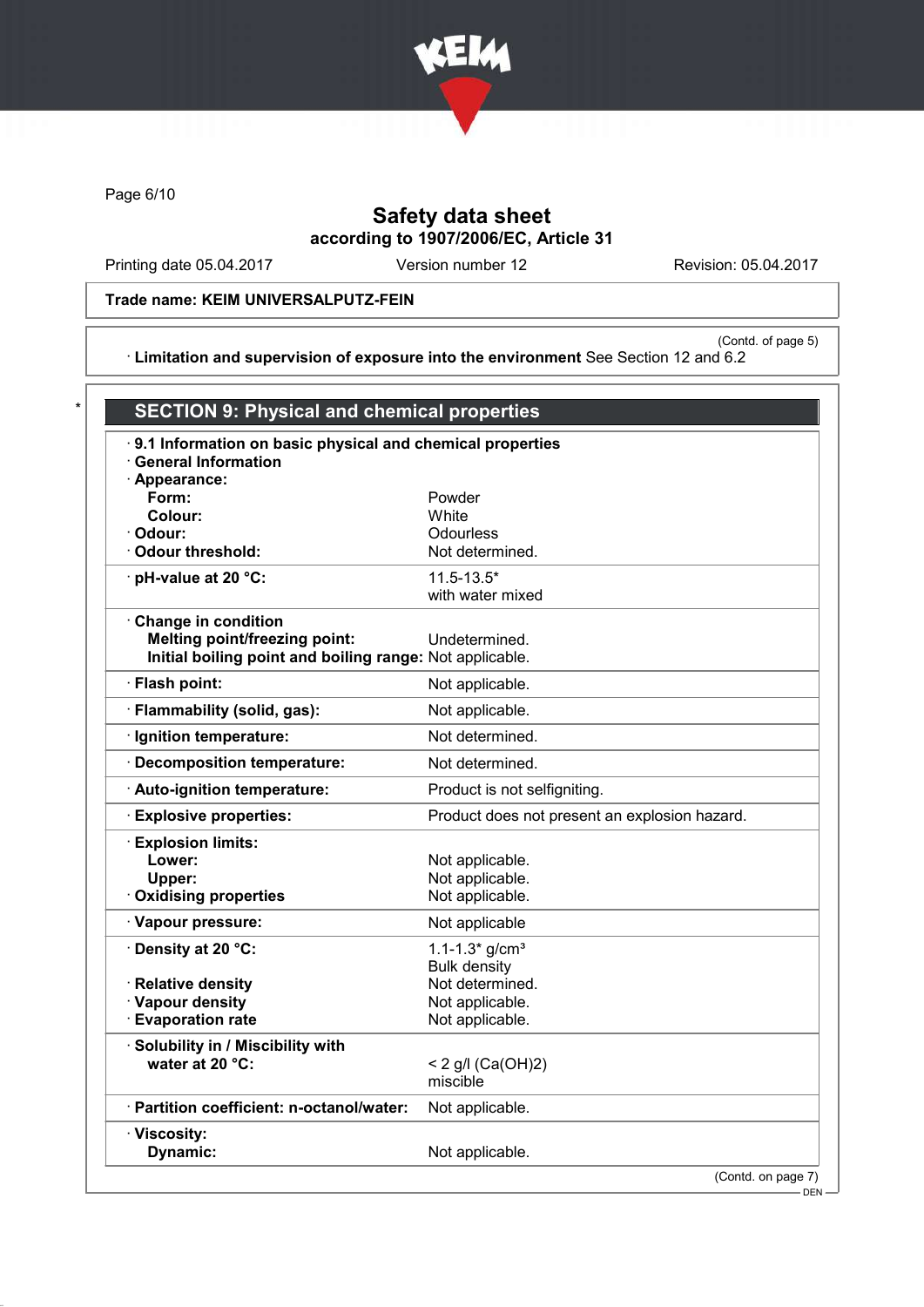

Page 7/10

# Safety data sheet according to 1907/2006/EC, Article 31

Printing date 05.04.2017 Version number 12 Revision: 05.04.2017

(Contd. of page 6)

#### Trade name: KEIM UNIVERSALPUTZ-FEIN

Kinematic: Not applicable.<br>
9.2 Other information **Accord 1989** The values are

\* The values are for freshly produced material and may change with the time.

### SECTION 10: Stability and reactivity

- · 10.1 Reactivity Reacts with water alkaline and hardens.
- · 10.2 Chemical stability Stable under normal conditions of storage and use.
- · Thermal decomposition / conditions to be avoided:
- Stable at environment temperature.
- No decomposition if used and stored according to specifications.
- · 10.3 Possibility of hazardous reactions No dangerous reactions known.
- · 10.4 Conditions to avoid Humidity
- · 10.5 Incompatible materials: Acids
- · 10.6 Hazardous decomposition products:

No hazardous decomposition products if stored and handled as prescribed.

### **SECTION 11: Toxicological information**

· 11.1 Information on toxicological effects

· Acute toxicity Based on available data, the classification criteria are not met.

### · LD/LC50 values relevant for classification:

#### 1305-62-0 calcium dihydroxide

Oral LD50 >2000 mg/kg (rat) (OECD 425)

Dermal  $|LD50|$  > 2500 mg/kg (rabbit) (OECD 402)

Primary irritant effect:

### Skin corrosion/irritation

- Causes skin irritation.
- · Serious eye damage/irritation
- Causes serious eye damage.
- · during inhalation: Irritating to respiratory system.
- · during swallowing: Irritant effect possible
- **Respiratory or skin sensitisation**
- Product is reduced in chromate. Within the indicated storage time sensitization is not expected.
- Other information (about experimental toxicology):
- Experimental analysis are not available.

The product was not tested. The statements on toxicology have been derived from the properties of the individual components.

- · CMR effects (carcinogenity, mutagenicity and toxicity for reproduction) not applicable
- Germ cell mutagenicity Based on available data, the classification criteria are not met.
- · Carcinogenicity Based on available data, the classification criteria are not met.
- · Reproductive toxicity Based on available data, the classification criteria are not met.
- · STOT-single exposure
- May cause respiratory irritation.

(Contd. on page 8)

DEN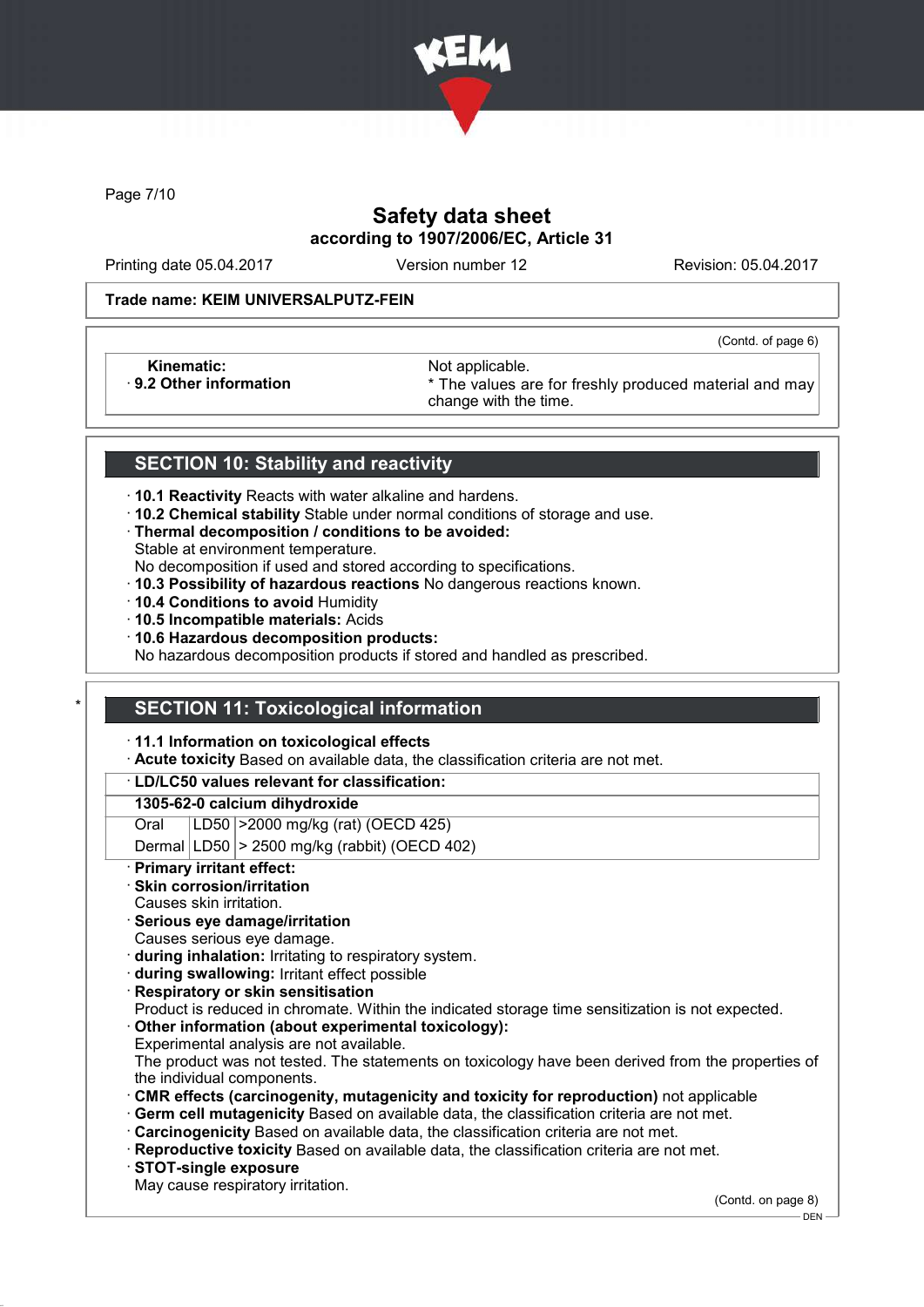

Page 8/10

# Safety data sheet according to 1907/2006/EC, Article 31

Printing date 05.04.2017 Version number 12 Revision: 05.04.2017

### Trade name: KEIM UNIVERSALPUTZ-FEIN

(Contd. of page 7)

· STOT-repeated exposure Based on available data, the classification criteria are not met. · Aspiration hazard Based on available data, the classification criteria are not met.

|                                                                                       | · Aquatic toxicity:                                                                                                                                                                                                                                                                                                                                                                                                                                                                   |  |
|---------------------------------------------------------------------------------------|---------------------------------------------------------------------------------------------------------------------------------------------------------------------------------------------------------------------------------------------------------------------------------------------------------------------------------------------------------------------------------------------------------------------------------------------------------------------------------------|--|
| 1305-62-0 calcium dihydroxide                                                         |                                                                                                                                                                                                                                                                                                                                                                                                                                                                                       |  |
| <b>NOEC</b>                                                                           | 72h; 48 mg/l (freshwater alga)                                                                                                                                                                                                                                                                                                                                                                                                                                                        |  |
|                                                                                       | 14d; 32 mg/l (invertebrate marine organisms)                                                                                                                                                                                                                                                                                                                                                                                                                                          |  |
| EC10/LC10 oder NOEC                                                                   | 2000 mg/kg (Soil macro-organisms)                                                                                                                                                                                                                                                                                                                                                                                                                                                     |  |
|                                                                                       | 12000 mg/kg (soil microorganisms)                                                                                                                                                                                                                                                                                                                                                                                                                                                     |  |
| <b>NOEC</b>                                                                           | 21d; 1080 mg/kg (plants)                                                                                                                                                                                                                                                                                                                                                                                                                                                              |  |
| EC 50/48h                                                                             | 49.1 mg/l (freshwater invertebrate organisms)                                                                                                                                                                                                                                                                                                                                                                                                                                         |  |
| EC 50/72 h                                                                            | 184.57 mg/l (freshwater alga)                                                                                                                                                                                                                                                                                                                                                                                                                                                         |  |
| LC 50/96 h                                                                            | 457 mg/l (marine fish)                                                                                                                                                                                                                                                                                                                                                                                                                                                                |  |
|                                                                                       | 50.6 mg/l (freshwater fish)                                                                                                                                                                                                                                                                                                                                                                                                                                                           |  |
|                                                                                       | 158 mg/l (invertebrate marine organisms)                                                                                                                                                                                                                                                                                                                                                                                                                                              |  |
| · Additional ecological information:<br>· AOX-indication:                             | · 12.2 Persistence and degradability No further relevant information available.<br>· 12.3 Bioaccumulative potential No further relevant information available.<br>. 12.4 Mobility in soil No further relevant information available.<br>Due to the substance of content which do not include organic jointed halogens, the product can not                                                                                                                                            |  |
| EU guideline NO. 2006/11/EC:<br>of EU-directives 76/464/EWG.<br><b>General notes:</b> | take influence on the AOX-load of the waste water.<br>According to the formulation contains the following heavy metals and compounds from the<br>According to our current data base the product does not consist of any heavy metals or substances<br>At present there are no ecotoxicological assessments.<br>Do not allow product to reach ground water, water course or sewage system.<br>Water hazard class 1 (German Regulation) (Self-assessment): slightly hazardous for water |  |

- · 13.1 Waste treatment methods
- · Recommendation

Must not be disposed with household garbage. Do not allow product to reach sewage system.

(Contd. on page 9)  $-$  DEN  $-$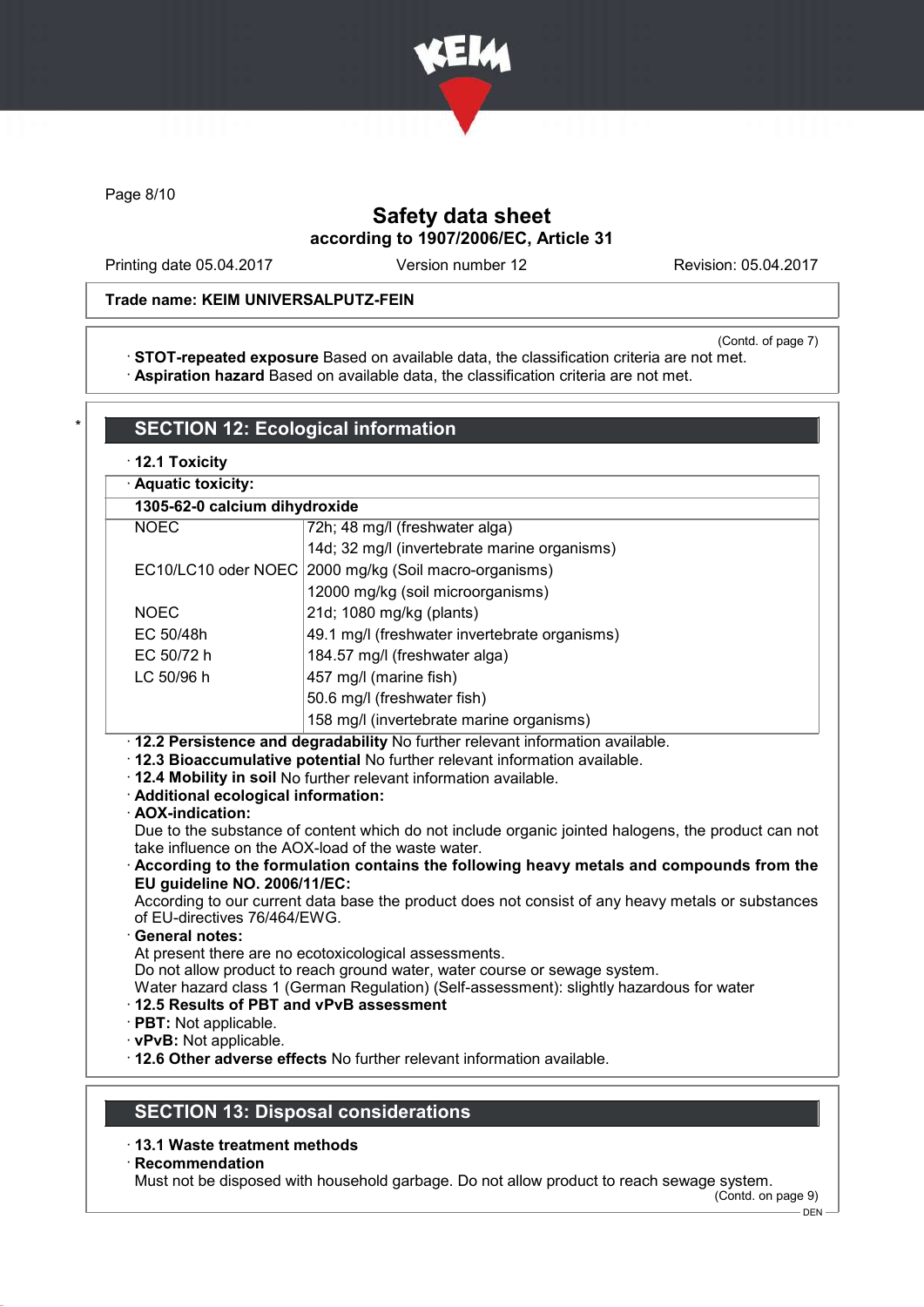

Page 9/10

# Safety data sheet according to 1907/2006/EC, Article 31

Printing date 05.04.2017 Version number 12 Revision: 05.04.2017

#### Trade name: KEIM UNIVERSALPUTZ-FEIN

(Contd. of page 8)

Disposal must be made according to official regulations.

· European waste catalogue

17 01 01 concrete

· Uncleaned packaging: · Recommendation: Non contaminated packagings may be recycled.

Disposal must be made according to official regulations.

Recommended cleansing agents: Water, if necessary with cleansing agents.

### SECTION 14: Transport information

| $\cdot$ 14.1 UN-Number<br>· ADR, IMDG, IATA                                | Void                                                          |
|----------------------------------------------------------------------------|---------------------------------------------------------------|
| 14.2 UN proper shipping name<br>· ADR, IMDG, IATA                          | Void                                                          |
| 14.3 Transport hazard class(es)                                            |                                                               |
| · ADR, IMDG, IATA<br>· Class                                               | Void                                                          |
| 14.4 Packing group<br>· ADR, IMDG, IATA                                    | Void                                                          |
| 14.5 Environmental hazards:<br>$\cdot$ Marine pollutant:                   | No.                                                           |
| 14.6 Special precautions for user                                          | Not applicable.                                               |
| 14.7 Transport in bulk according to Annex II<br>of Marpol and the IBC Code | Not applicable.                                               |
| · Transport/Additional information:                                        | No dangerous good in sense of these transport<br>regulations. |
| $\cdot$ UN "Model Regulation":                                             | Void                                                          |

# **SECTION 15: Regulatory information**

· 15.1 Safety, health and environmental regulations/legislation specific for the substance or mixture

· Labelling according to Regulation (EC) No 1272/2008 For information on labelling please refer to section 2 of this document.

· Directive 2012/18/EU

· Named dangerous substances - ANNEX I None of the ingredients is listed.

(Contd. on page 10)

 $-$  DEN